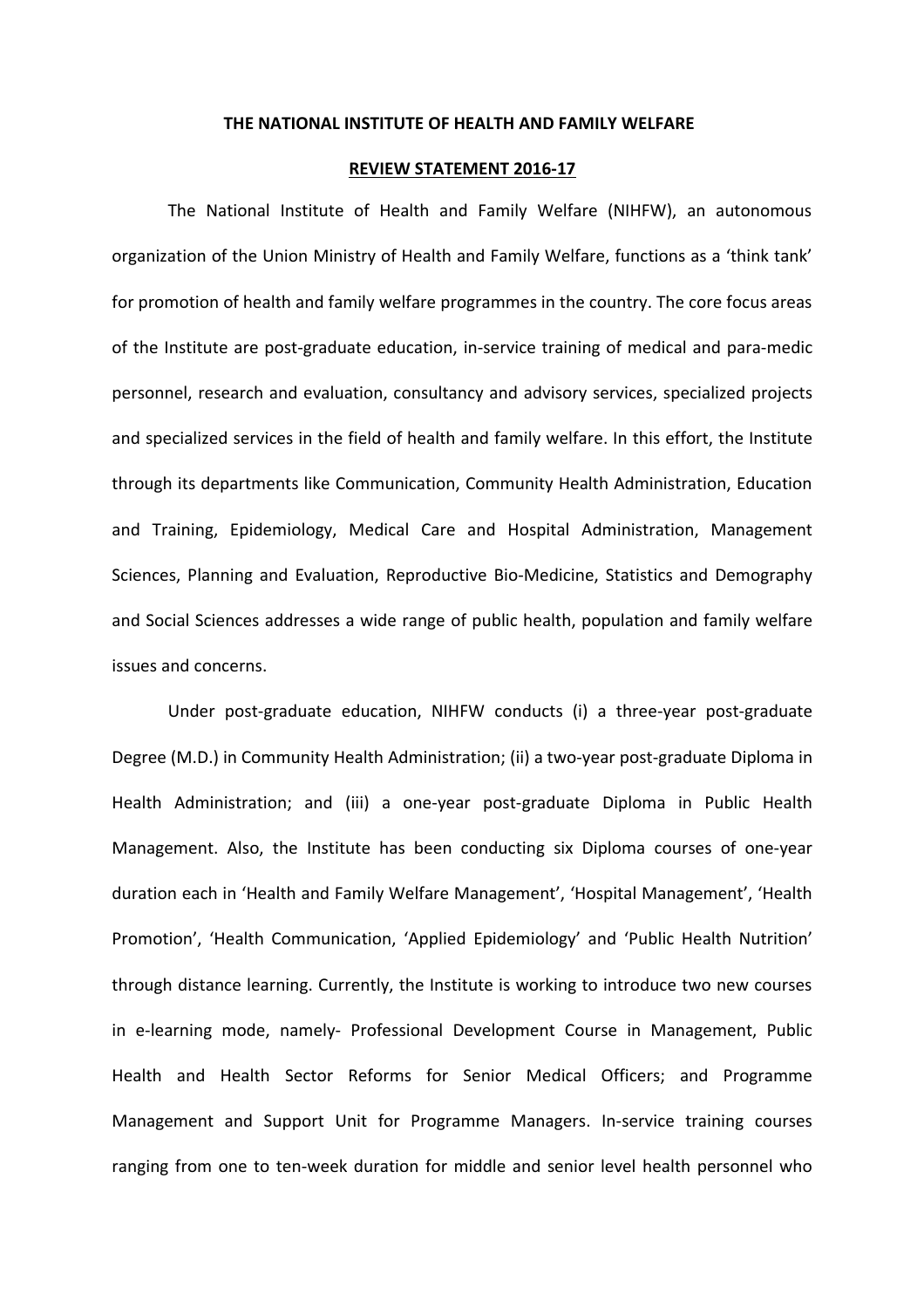are working at different levels in various parts of the country have been organized by the Institute. One notable in-service training course of the Institute is the Professional Development Course (PDC) in Management, Public Health and Health Sector Reforms for Senior Medical Officers which is run by the Institute in collaboration with 17 collaborating training institutes located across the country. 38 partipants have been trained in PDC. In all, 63 training courses and workshops have been conducted in the Institute during 2016-2017. The Institute is also known for its research endeavours and devotes a considerable time to research issues with special focus on operational research, applied research and evaluation of various health and family welfare programmes in the country. During the year under review, the Institute was engaged in 17 studies of which 10 have been completed; and the remaining studies are in various stages of execution.

As a Nodal Institute for training under NHM/RCH–II, NIHFW has delivered its responsibilities of organizing national-level training courses and coordination of the NHM/RCH-II training activities in various parts of the country with the help of 22 Collaborating Training Institutions (CTIs).

The Institute coordinated and monitored the Annual Sentinel Surveillance activities entrusted by the National AIDS Control Organization (NACO). During the year under report, NIHFW is coordinating the currently on-going 15th round of HSS (2016-2017) among ANC and HRG sites across the country proposed to be implemented at 877 ANC and 551 HRG sites.

Realizing the need for Policy for Health, Nutrition and Population Development, Policy Unit was set up in the Institute in 2011 with technical support and financial funding from USAID through Health Policy Project to undertake an evidence-based policy research and analysis, advocacy and multi-sectoral coordination on issues related to population,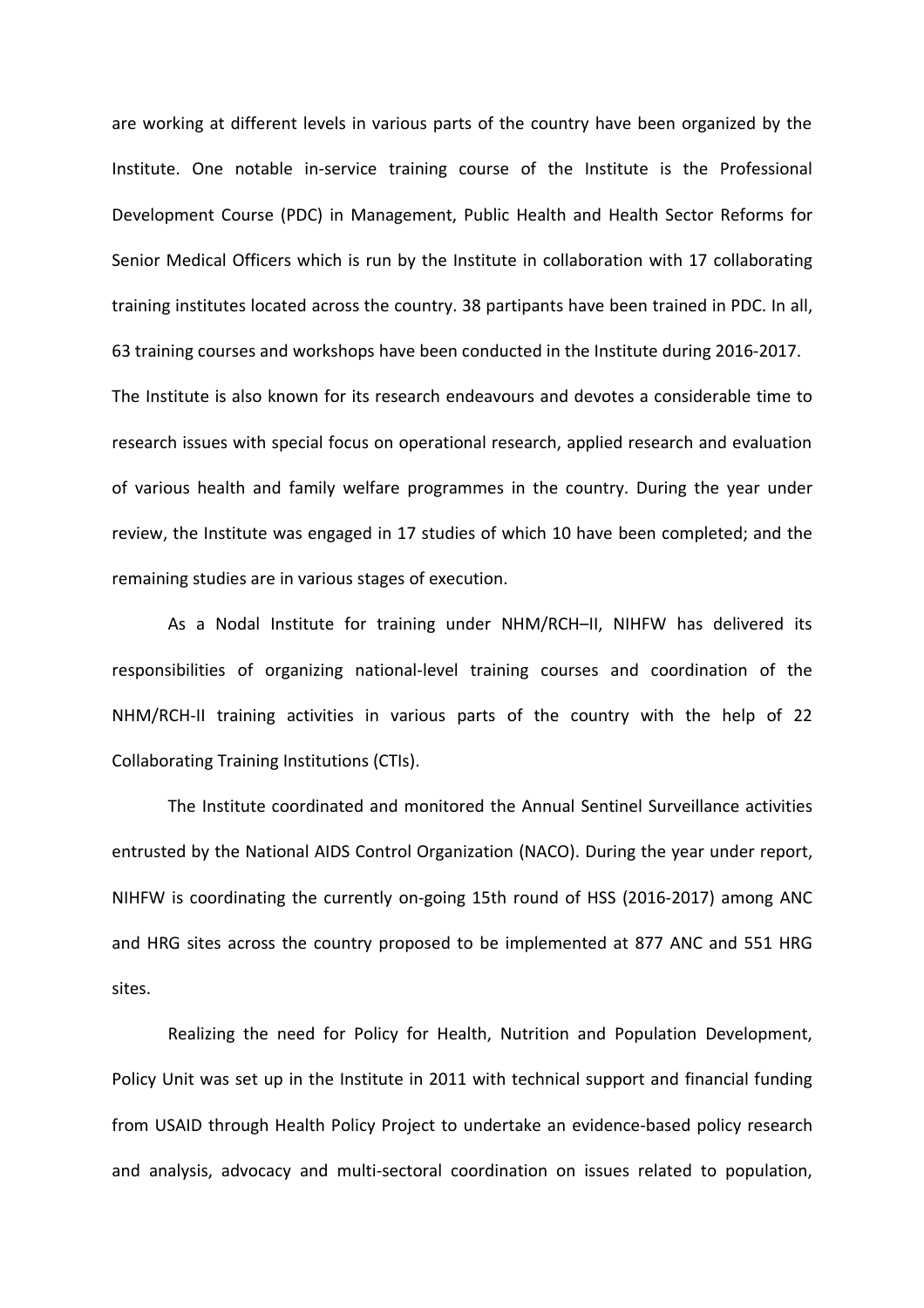health and nutrition. The Unit works under the Department of Planning and Evaluation and is managed by a Steering Committee under the Chairmanship of the Director, NIHFW.

National Cold Chain Vaccine Management Resource Centre (NCCVMRC) set up in the Institute in 2015. During the year under report, center has completed all the activities as per the approved annual work plan for 2016-2017 and trained 240 cold-chain technicians in repair of cold-chain equipment. NCCVMRC also launched, the newly designed module for vaccine and cold chain handlers for the MoHFW and completed ToTs for 296 state-level master trainers in 8 batches. NCCVMRC has taken an active role in facilitating the Government of India's roll out of newer vaccines, specifically related to estimates of cold chain capacity planning, for Rotavirus vaccine and MR vaccine.

The Institute in collaboration with LSTM, UK and the Maternal Health Division of MoHFW, GoI; last year set up National Skills Lab- Daksh for upgrading the skills of health care providers for providing quality RMNCH+A services. During the year under report, the skills lab trained 195 participants from 7 States- Delhi, Gujarat, Haryana, J&K, Himachal Pradesh, Odisha and Rajasthan in 25 batches.

Public Health Systems Capacity Building in India project has been established at NIHFW in collaboration with CDC, Atlanta. The objective of this project is to strengthen capacity of health workforce in surveillance, outbreak investigation and early detection of impending outbreaks and public health management skills at state and district level. Under the project, three training programmes namely Rapid Response Team (RRT) Training, Public Health Management (PHM) training and Frontline Epidemiology Training (FET) are being conducted.

A Policy Unit has been set up in the Institute with the technical and financial support from USAID through Health Policy Project (HPP), Futures Group International, to undertake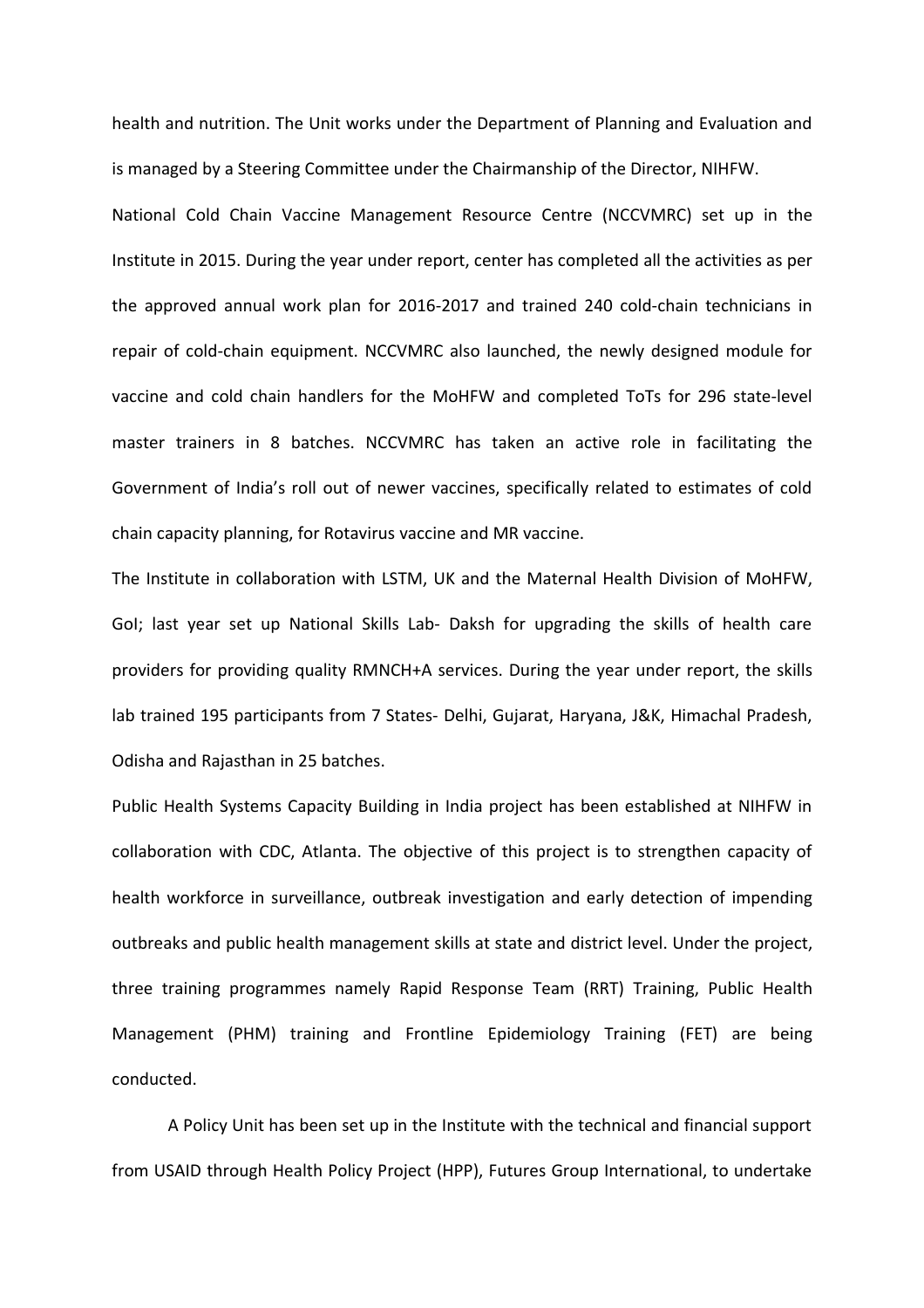evidence-based policy research and analysis, advocacy and multi-sectoral coordination on issues related to population, health and nutrition. Initially, the major focus of the Unit has been on population and family planning.

The Mother and Child Tracking Facilitation Centre (MCTFC) has been functional at the NIHFW since 2014. This centre was envisaged to support MCTS in improving its data quality. MCTFC is expected to call beneficiaries (pregnant women and children) registered in MCTS and validate their records. Further, provision of medical consultants is also there to resolve the health related queries of beneficiaries or health workers.

MoHFW, Government of India, has established a Centre for Health Informatics (CHI) at NIHFW under the overall administrative control of the Director, NIHFW. The National Health Portal (NHP) has been set up by the Ministry of Health and Family Welfare (MoHFW) to provide health information to the citizens of India. The NHP serves as a single point access for authenticated health information for citizens, students, healthcare professionals and researchers. During the year under report CHI has taken few new initiatives by developing Mobile applications namely NHP Indradhanush, NHP Swasth Bharat, Pradhan Mantri Surakshit Matritva Abhiyan (PMSMA), No More Tension and India Fights Dengue to benefit the masses. NHP disseminates information in six languages- Hindi, Gujarati, Bangla, Tamil, Punjabi and English. It has also presence on social networking sites like Facebook and Twitter.

The Institute has been identified as the lead Institute for the 'Asia Region Network for South-South Cooperation'. The Network's mandate is to reflect regional needs and priorities to enhance communication among the partner institutions and to promote southsouth cooperation to achieve the objectives of ICPD and MDGs.